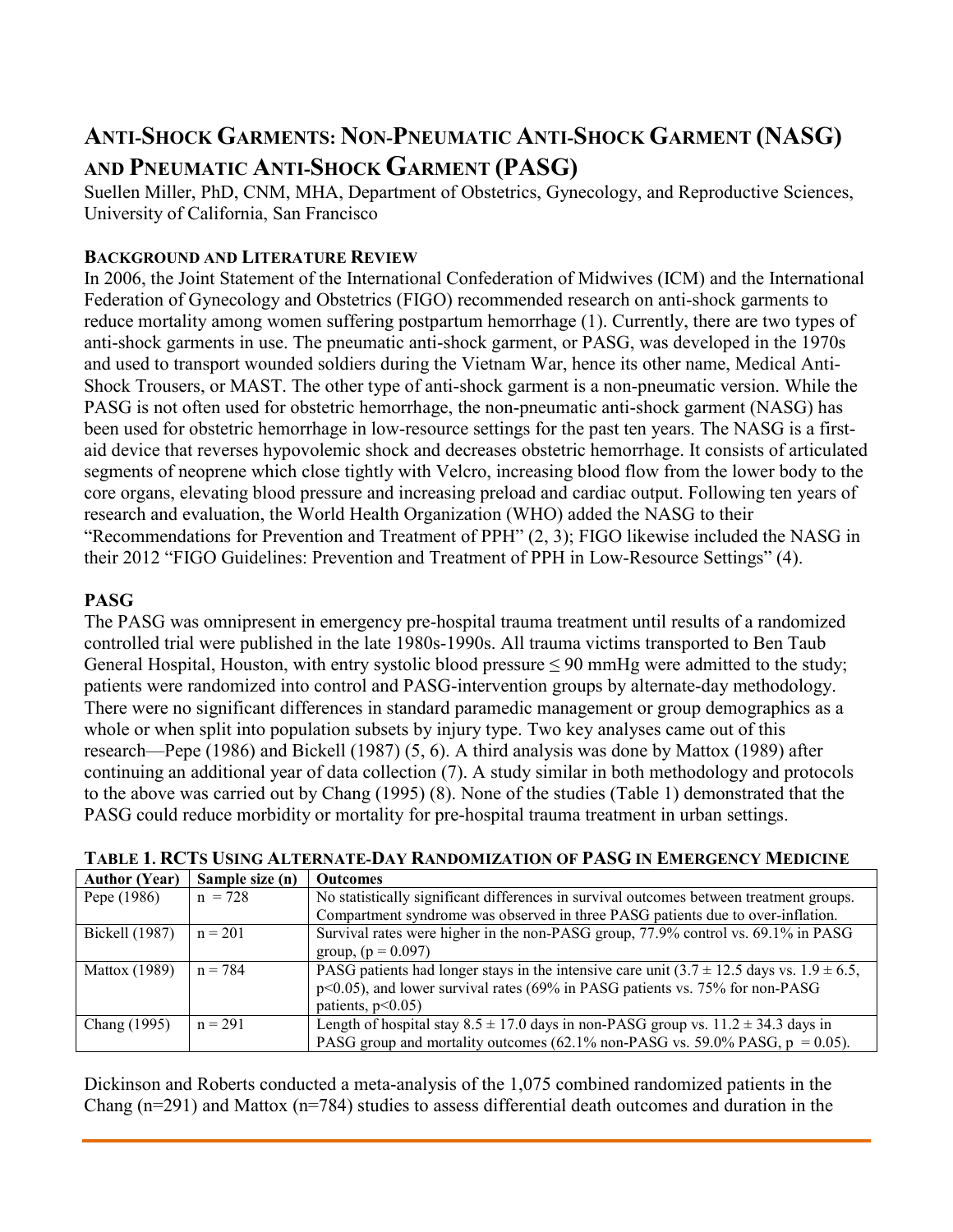intensive care unit [\(9\)](#page-6-8). Risk of death was higher in the PASG group, RR 1.13 (95% CI =  $0.97 - 1.32$ ), with longer ICU stays, RR 1.7 days  $(95\% \text{ CI} = 0.33 - 2.98)$ .

McSwain, a PASG proponent, argued that in urban areas with transport to specialized trauma hospitals, the delay caused by PASG application may have been a detriment to the benefits of early care, but that there might be place for PASGs in rural areas [\(10\)](#page-6-9). Additionally, these RCTs did not control for factors such as age, hemorrhage severity, or time to garment application, which must be taken into account.

While there are no PASG RCTs for obstetric hemorrhage, there are case studies, described elsewhere and summarized in Table 2 [\(11\)](#page-6-10).

| <b>Author (Year)</b>          | n, etiologies                                                                                                                                                                                            | <b>Interventions attempted before</b><br><b>PASG</b>                                                                                                                                                                                                                                                                                            | <b>Outcomes after PASG</b><br>application                                                                                                                                                                                                                          |
|-------------------------------|----------------------------------------------------------------------------------------------------------------------------------------------------------------------------------------------------------|-------------------------------------------------------------------------------------------------------------------------------------------------------------------------------------------------------------------------------------------------------------------------------------------------------------------------------------------------|--------------------------------------------------------------------------------------------------------------------------------------------------------------------------------------------------------------------------------------------------------------------|
| Gardner (1958)                | 1 woman with placenta<br>percreta and uncontrollable<br>hemorrhage                                                                                                                                       | Patient received $>57$ units of blood<br>during failed surgery for adherent<br>placenta, abdominal hysterectomy,<br>ligation of internal iliac arteries,<br>uterine packing, BP 86/62, pulse<br>144, hemorrhage continued                                                                                                                       | After PASG only one unit of<br>blood required; patient<br>stabilized with BP 104/72                                                                                                                                                                                |
| Hall & Marshall<br>(1979)     | 4 women with ruptured<br>ectopic pregnancies for pre-<br>surgical treatment                                                                                                                              | None reported; IV fluid replacement<br>began at same time as PASG<br>application                                                                                                                                                                                                                                                                | All had decreased blood loss,<br>improved vital signs, and<br>improved organ perfusion                                                                                                                                                                             |
| Pelligra & Sandberg<br>(1979) | 3 women with obstetric<br>hemorrhage:<br>Intra-abdominal<br>$\mathbf{1}$ .<br>bleeding post-C/S<br>2.<br>Placenta previa, C/S,<br><b>DIC</b><br>3 <sub>1</sub><br>Post-hysterectomy,<br>placenta accreta | 31 units whole blood, 8 units<br>1.<br>fresh frozen plasma (FFP), 4<br>units platelets, 7 units packed<br>red blood cells (RBCs), and<br>cryoprecipitate over 30 hours<br>8 units packed RBCs, 6 units<br>2.<br>platelets, 4 units FFP<br>63 units blood, 25 units FFP, 18<br>3 <sub>1</sub><br>units cryoprecipitate and 132<br>platelet packs | $\overline{1}$ .<br>Condition stabilized<br>within one hour of PASG<br>treatment<br>Transferred 56 km to<br>2.<br>fully equipped facility<br>where she received<br>additional blood products<br>and remained stable<br>Responded quickly when<br>3.<br>PASG placed |
| Sandberg & Pelligra<br>(1983) | 3 women with obstetric<br>hemorrhage (one was<br>previously reported in<br>Pelligra & Sandberg 1979)                                                                                                     | Intrauterine gestation treated by<br>1.<br>laparotomy after >5000 mL of<br>blood loss<br>2.<br>Hysterectomy following<br>spontaneous fetal death                                                                                                                                                                                                | Application of PASG led to<br>increased BP and decreased<br>blood loss for both women                                                                                                                                                                              |
| Andrae (1999)                 | 2 women with hypovolemic<br>shock due to uterine<br>bleeding:<br>Placenta accreta<br>1.<br>2.<br>Undiagnosed severe<br>uterine bleeding                                                                  | Both received uterotonics, pressors,<br>IV fluids, blood, and blood<br>components                                                                                                                                                                                                                                                               | PASG provided temporizing<br>stabilization; bleeding ceased<br>while PASG was in place, but<br>started again after PASG<br>removal; radiological<br>intervention by transcatheter<br>embolization was needed for<br>full recovery                                  |
| Ramachandran & Kirk<br>(2004) | 1 women post C/S for<br>abdominal pregnancy                                                                                                                                                              | IV infusions, two surgeries to<br>remove the infant and placenta,<br>blood and blood projects, abdominal<br>packing. Patient remained<br>hypotensive, continued bleeding and<br>developed Disseminated<br>Intravascular Coagulopathy (DIC)                                                                                                      | PASG effected decreased<br>bleeding, increased BP;<br>coagulation profile improved<br>rapidly                                                                                                                                                                      |

**TABLE 2. PASG CASE STUDIES OF OBSTETRIC HEMORRHAGE.**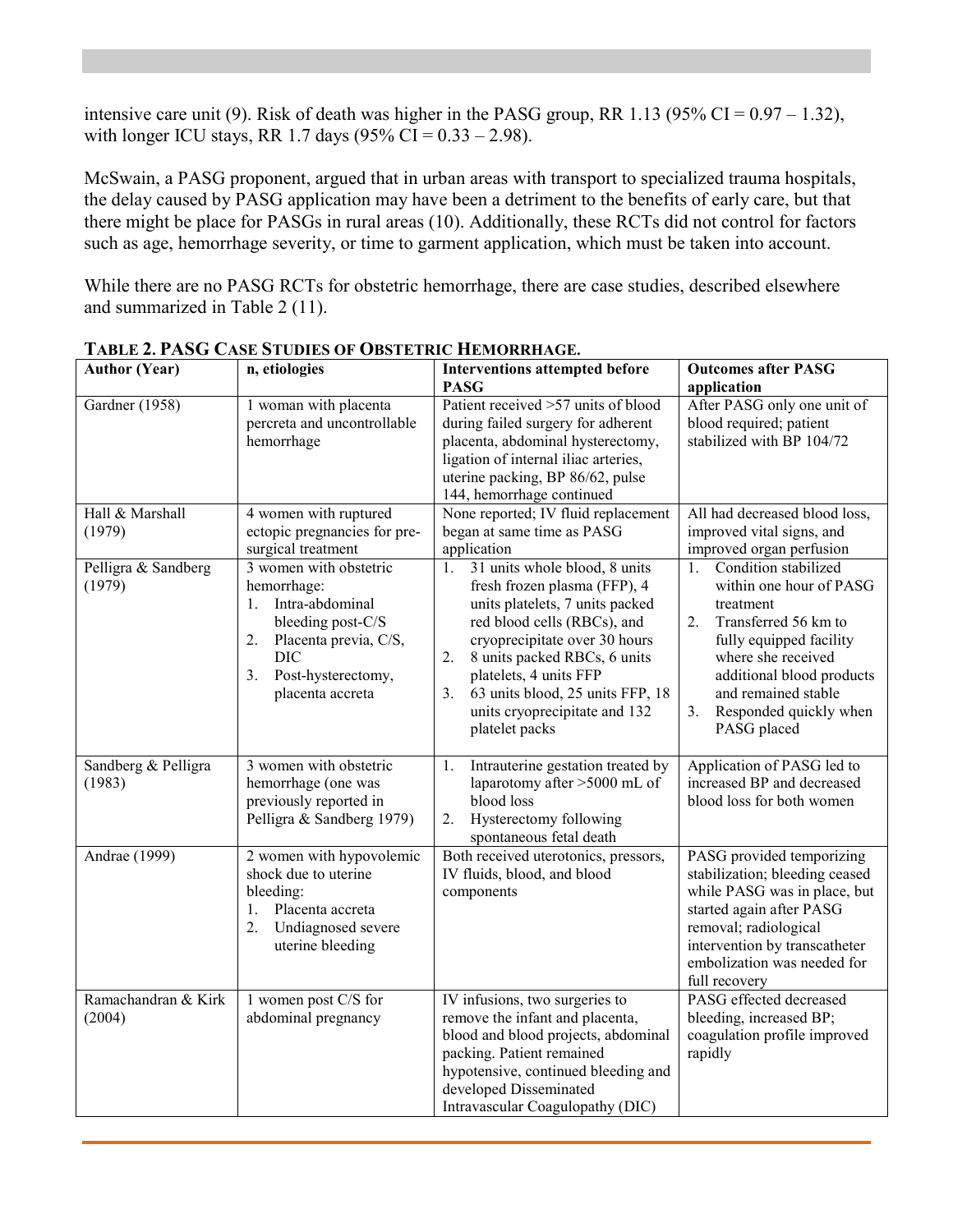These cases indicate that the PASG may be useful in managing obstetric hemorrhage as a temporizing measure before definitive treatment or as a last resort measure when other methods have failed, but more studies are indicated given the age and type of studies. Further support for PASG use for obstetric hemorrhage is a Doppler study of regional blood flow on ten healthy adults [\(12\)](#page-6-11). PASG inflation resulted in an immediate decrease in aortic blood flow below and proximal to the renal arteries; the vessels more distal from the renal pelvis showed a lower response.

#### **IMPROVISED PASG**

Currently, Hauswald et al are conducting studies in Nepal of an "improvised PASG" called the Maternal Circumferential Abdominal-Pelvic Pressure (CAPP) device [\(13\)](#page-6-12). This improvised PASG uses inflation to decrease blood flow to the pelvic organs and control postpartum hemorrhage. The devices are inexpensive, constructed using local materials such as bicycle tires, and can be made on-site in the developing world. In their published study, Hauswald et al made the CAPP by placing three bicycle tubes, one tube on each leg and one on the lower abdomen/pelvis, wrapping the body parts firmly with sheets, and inflating the tube tires to approximately 3.5 bar (45 psi). Using Doppler flow measurements, they measured blood flow in the distal aorta at 1.99 l/min at baseline; after application and inflation of the CAPP, they found a 56% mean flow decrease of 1.11 (95% CI =  $0.64 - 1.57$ , p =  $0.0003$ ). Research continues on the device, replacing the abdominal tire tube with a fully inflated soccer ball [\(14\)](#page-6-13). This device will need to undergo further testing before it will be in use outside of studies.

#### **NASG**

The PASG – bulky, heavy, and difficult to use – has had no place in emergency obstetrics in lowresource settings. Furthermore, the risk of over-inflation and the possibility of applying too much pressure have resulted in a controversial reputation for the PASG. The NASG, developed in 1971 by teams associated with the National Aeronautics and Space Administration / Ames Research Center (NASA/Ames), may overcome some of the deficiencies of the PASG [\(15\)](#page-6-14). In 1991, the NASG (Zoex Corporation, Ashland, OR, USA) was granted a United States Food and Drug Administration (US FDA) 510(k) medical device regulations number. Based on the same principle as the PASG, circumferential counter-pressure, but without air bladders, manometers, stopcocks, foot pumps and tubing, and without the associated risks of over-inflation and excessive pressures, the NASG is a promising first-aid treatment for hypovolemic shock resulting from obstetric hemorrhage [\(11,](#page-6-10) [16\)](#page-6-15).

#### **NASG MECHANISMS OF ACTION AND NASG BLOOD FLOW STUDIES**

Theoretically, all anti-shock garments work on the same principle: a compression suit which restricts blood flow to the lower body, while increasing the blood pressure and cardiac output in the noncompressed area, where the oxygen-dependent core organs (heart, lungs, brain) benefit from increased blood flow. Doppler flow studies of the NASG in twelve healthy adult volunteers showed a mean decrease in blood flow in the distal aorta of 33% or 0.65 l/min ( $p = 0.04$ ) [\(13\)](#page-6-12). Lester et al studied blood flow in healthy postpartum volunteers and found an increased Resistive Index (RI) in the internal iliac vessels with full application of the NASG, indicating reduced flow, from 0.83 to >1.05, Wilcoxon matched pairs signed rank test ( $p = 0.02$ ) [\(17\)](#page-7-0). A more complete description of the mechanisms of action can be found elsewhere [\(18\)](#page-7-1).

#### **QUASI-EXPERIMENTAL NASG STUDIES FOR OBSTETRIC HEMORRHAGE**

NASG use for obstetric hemorrhage in low-resource settings was first explored in two case series at a tertiary-level maternity hospital in Sialkot, Pakistan [\(19,](#page-7-2) [20\)](#page-7-3). The first comparative NASG study was a pre-post pilot of severe obstetric hemorrhage in four Egyptian tertiary-level hospitals [\(21\)](#page-7-4). All 364 women (158 pre-intervention phase, 206 post-intervention/NASG phase) had ≥750 mL EBL with signs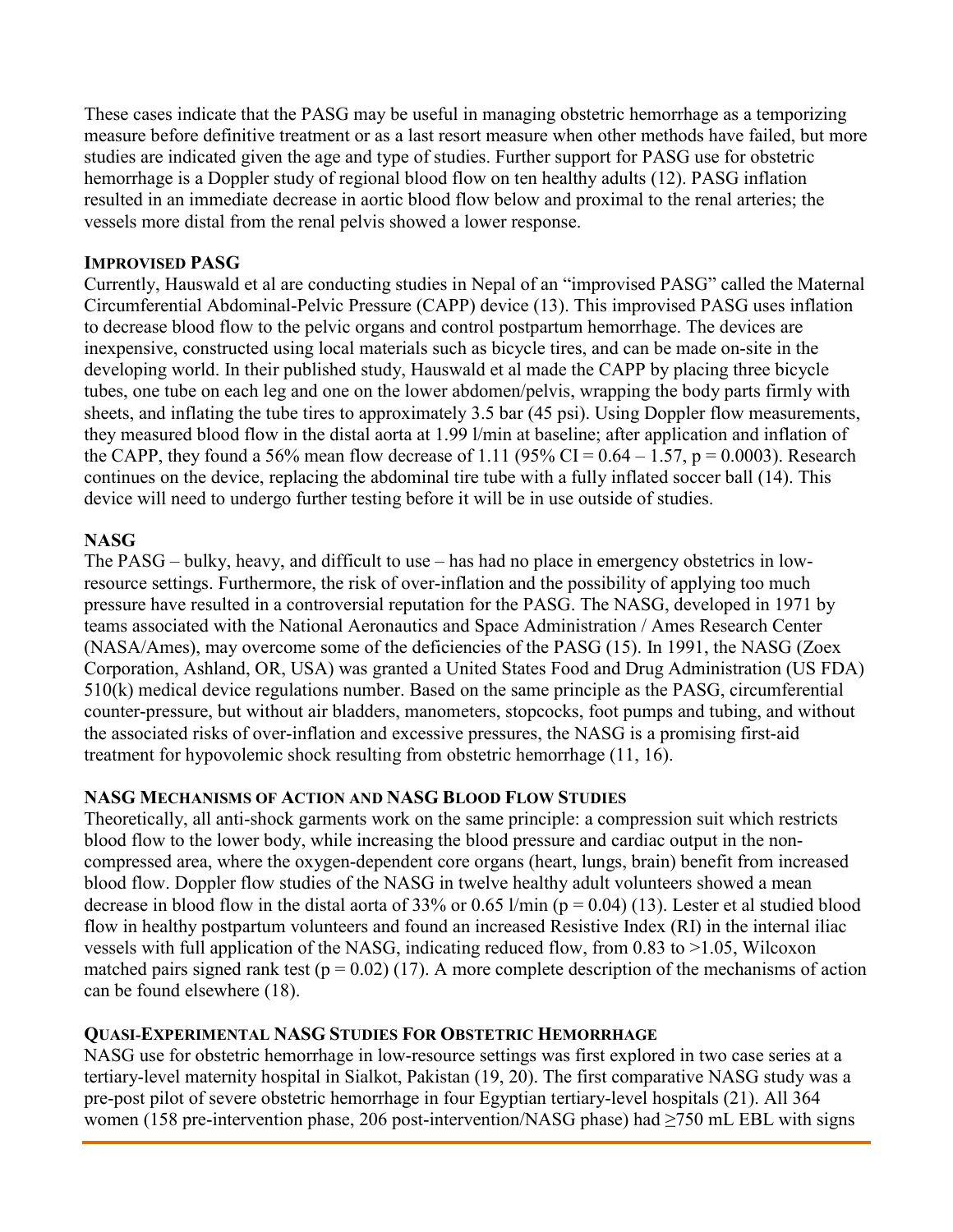of shock (pulse >100 BPM, SBP <100 mmHg) at study entry. All were treated with a standardized protocol, including crystalloid fluids, uterotonics, blood transfusions, and vaginal procedures or abdominal surgeries as needed. During the post-intervention phase women also received the NASG in addition to the standardized protocol. Blood loss after study entry, the main outcome variable, was measured with a graduated, closed-ended blood collection device. NASG-phase women entered the study in worse condition with statistically significant greater EBL (975 mL vs. 750 mL median blood loss in pre-intervention phase women,  $p<0.001$ ), and more severe signs of shock (mean SBP 97.5 mmHg versus 88.7 mmHg, p<0.0005). In spite of being in worse condition on study entry, the NASG-treated women had better outcomes, with a statistically significant lower median measured blood loss (500 mL pre-intervention vs. 250 mL post-intervention, median difference -200, 95% CI -250 to -120, p<0.001) and a non-statistically significant 69% decrease in extreme adverse outcomes (mortality and severe morbidity combined) [\(21,](#page-7-4) [22\)](#page-7-5).

Further analysis of this data found that NASG-treated women experienced decreased shock recovery times, indicated by return to normal Shock Index (SI). Median SI recovery time in 249 obstetric hemorrhage cases was significantly shorter in the NASG group (75 vs. 120 minutes,  $p = 0.003$ ), independent of standard treatments, such as volume of IV fluids and/or waiting time for blood transfusions [\(23\)](#page-7-6).

Miller and colleagues have conducted a larger pre-intervention phase/NASG intervention phase study set in two tertiary facilities in Egypt and four tertiary facilities in Nigeria,  $n = 1442$  [\(24\)](#page-7-7). These hospitals are often understaffed, underequipped, and lack the capacity to provide blood transfusions. In both phases of the trial, women with obstetric hemorrhage and hypovolemic shock (see criteria above) were treated with a standardized hemorrhage/shock protocol, which included IV fluids, blood transfusions, and uterotonics for those with uterine atony. Women in the NASG phase of the study also received the NASG. Women in the NASG phase of the study  $(n = 853)$  were in worse condition on study entry, with 38.5% having a mean arterial pressure (MAP) <60 mm Hg, compared to 29.9% of women in the preintervention phase ( $p = 0.001$ ). Despite being in worse condition at the study start, negative maternal health outcomes were significantly reduced among women treated with the NASG. Mean measured blood loss after study entry was reduced 50% (median mL 400 vs. 200, p<0.0001), material mortality decreased from 6.3% in the pre-intervention phase to 3.5% in the NASG phase (RR 0.56, 95% CI =  $0.35$ )  $-0.89$ ), and emergency hysterectomy decreased from 8.9% in the pre-intervention phase to 4.0% in the NASG phase (RR 0.44, 95% CI =  $0.23 - 0.86$ ). In multiple logistic regression, there was a 55% reduced odds of mortality during the NASG (aOR 0.45,  $95\%$  CI = 0.27 – 0.77). A number of sub-analyses were conducted, based on hemorrhage etiologies or study country, with similar findings of reduced mortality  $(25-28).$  $(25-28).$ 

Using data from the study cited above [\(24\)](#page-7-7), Turan et al examined if the NASG ameliorated effects of delays in transport to and delivery of treatment to 804 women with hypovolemic shock from PPH and post-abortion hemorrhage [\(29\)](#page-7-9). They found that 20% of women treated with the normal protocol who experiences a delay of >60 minutes between the beginning of their hemorrhage and admission to the study had an adverse outcome (mortality or severe end organ failure morbidity) compared to only 6% who experiences an adverse outcome given the same delay, but who were treated with the same protocol plus the NASG ( $\gamma^2$  = 13.71, p<0.001).

Again using data from the pre-intervention phase/ NASG intervention phase study in Nigeria and Egypt [\(24\)](#page-7-7), Sutherland et al combined the data with costs from the study sites to conduct a cost-effectiveness analysis [\(30\)](#page-7-10). They used a standard population of 1,000 women presenting in shock to examine three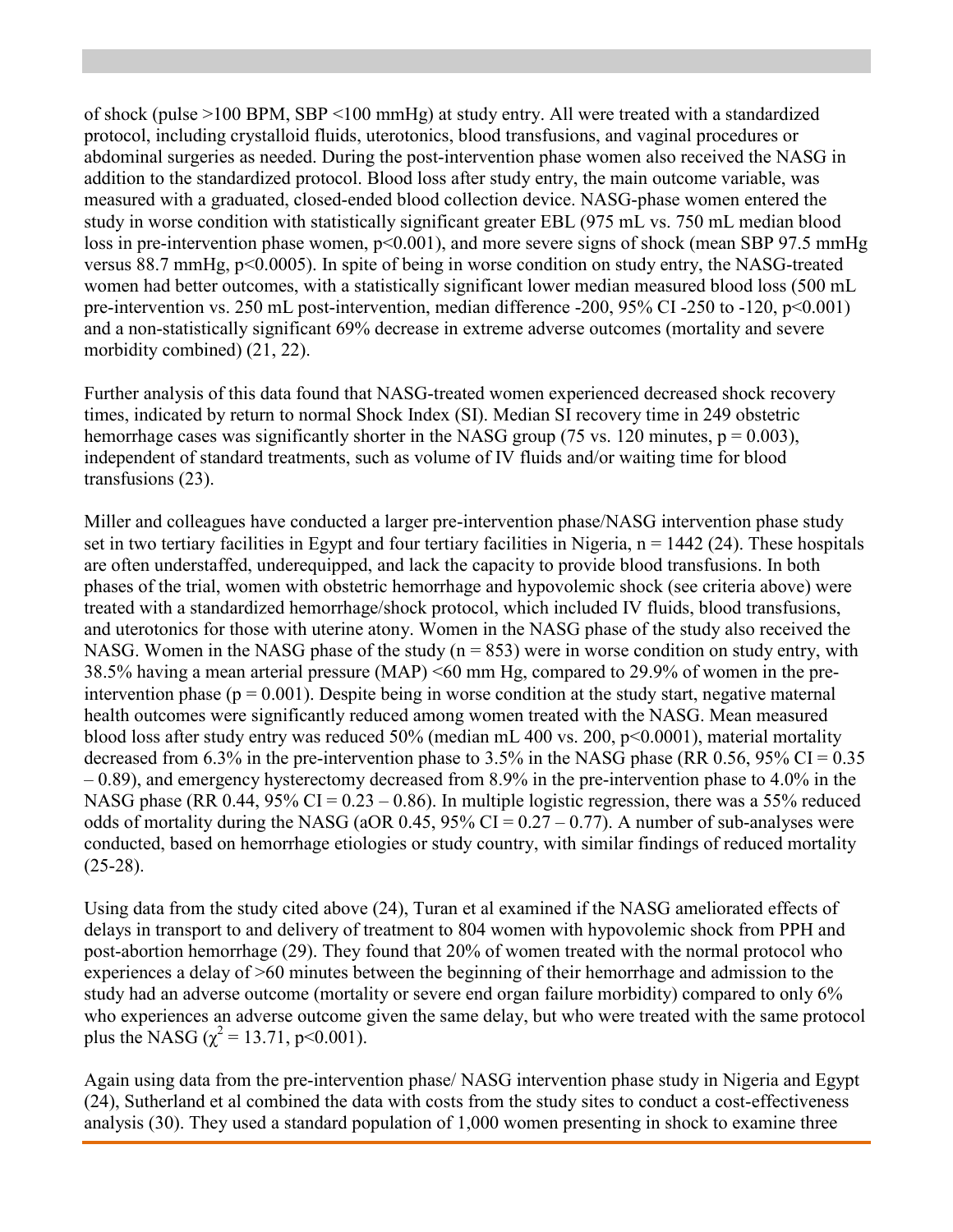intervention scenarios: no woman in shock would receive the NASG; only a woman in most severe shock (MAP <60 mmHg) would receive the NASG; and every woman in shock would receive the NASG. Outcomes were mortality, severe morbidity, severe anemia, and Disability-Adjusted Life Years (DALYs). Costs included training in use of NASG, the NASG device, blood transfusions, IV fluids, and surgery. Results differed by country, but showed that providing NASGs to women in severe shock resulted in decreased mortality and morbidity, averting 357 DALYs in Egypt and 2,063 DALYs in Nigeria, with a net savings of \$9,489 in Egypt and a net cost of \$3.13/DALY averted in Nigeria. Thus the NASG proved to be cost-beneficial in Egypt and highly cost-effective in Nigeria.

Smaller pre-intervention / NASG intervention studies have been conducted in Zambia and Zimbabwe [\(31,](#page-7-11) [32\)](#page-7-12), and one implementation study has been conducted in India [\(33\)](#page-8-0). El Ayadi and colleagues combined data from the Nigeria/Egypt study [\(24\)](#page-7-7) and the Zambia, Zimbabwe, and India studies and used meta-analytic techniques to describe outcomes of NASG use on 3,561 women across a variety of tertiary care facilities [\(34\)](#page-8-1). They evaluated pooled odds ratios (POR) for mortality among all women, and also examined a sub-group of 1,271 women with more severe shock (MAP<60 mmHg or unconscious). While hemorrhage etiologies varied somewhat, all other participant characteristics were similar. The POR for mortality for women treated with the NASG was  $38\%$  lower (POR 0.62, 95% CI = 0.44 – 0.86). For women in more severe shock, the NASG was associated with a 59% reduced odds of mortality (POR  $- 0.41$ , 95% CI = 0.20  $- 0.83$ ).

#### **RANDOMIZED CLUSTER TRIAL (RCT) OF NASG AT PRIMARY HEALTH CARE LEVEL**

A cluster RCT, jointly funded by the National Institutes of Health, National Institutes for Child Health, and The Bill and Melinda Gates Foundation, was conducted in Zimbabwe and Zambia to determine if early application of the NASG by midwives at the Primary Health Care (PHC) level, prior to transfer to a referral hospital, decreased extreme adverse outcomes (EAO, mortality or severe-end organ failure morbidity), ClinicalTrials.gov number NCT00488462 [\(35\)](#page-8-2). The study also analyzed potential side effects of the NASG that might limit its use. Entry criteria were estimated vaginal blood loss ≥500 mL and at least one other sign of hemodynamic instability (pulse >100 or SBP <100 mmHg). Thirty-eight PHCs were randomly assigned to providing women in hypovolemic shock to either standard obstetric hemorrhage/shock protocols or to the same protocols plus NASG prior to transport to the referral hospital (RH) for definitive treatment. All women received the NASG at the RH, n=5 RHs. The sample size for statistical power was not reached; of a planned 2,400 women, 880 were enrolled, 405 in the NASG intervention group. In an intent-to-treat analysis, the intervention was associated with a nonsignificant 46% reduced odds of mortality (OR 0.54, 95% CI =  $0.14 - 2.05$ , p = 0.37) and 54% reduction in composite EAO (OR 0.46, 95% CI 0.13 – 1.62,  $p = 0.22$ ). Women with NASGs recovered from shock significantly faster (HR 1.25, 95% CI =  $1.02 - 1.52$ , p = 0.03). No differences were observed in negative effects [\(35\)](#page-8-2).

Despite a lack of statistical significance, the 54% reduced odds of EAO and the significantly faster shock recovery, and the similarity in decreased mortality rates of approximately 50% across a variety of settings, facility levels, and OH etiologies, suggest there might be treatment benefits from early application of NASGs for delays obtaining definitive treatment for hypovolemic shock. A pragmatic study with rigorous evaluation is suggested for further research. A presentation by the authors of the above study examined the per-protocol analysis; while still not statistically significant due to small sample size, women who actually received the NASG experienced a 64% reduced odds of mortality (OR  $= 0.36, 95\% \text{ CI } 0.08 - 1.57, \, \text{p} = 0.17$  [\(36\)](#page-8-3).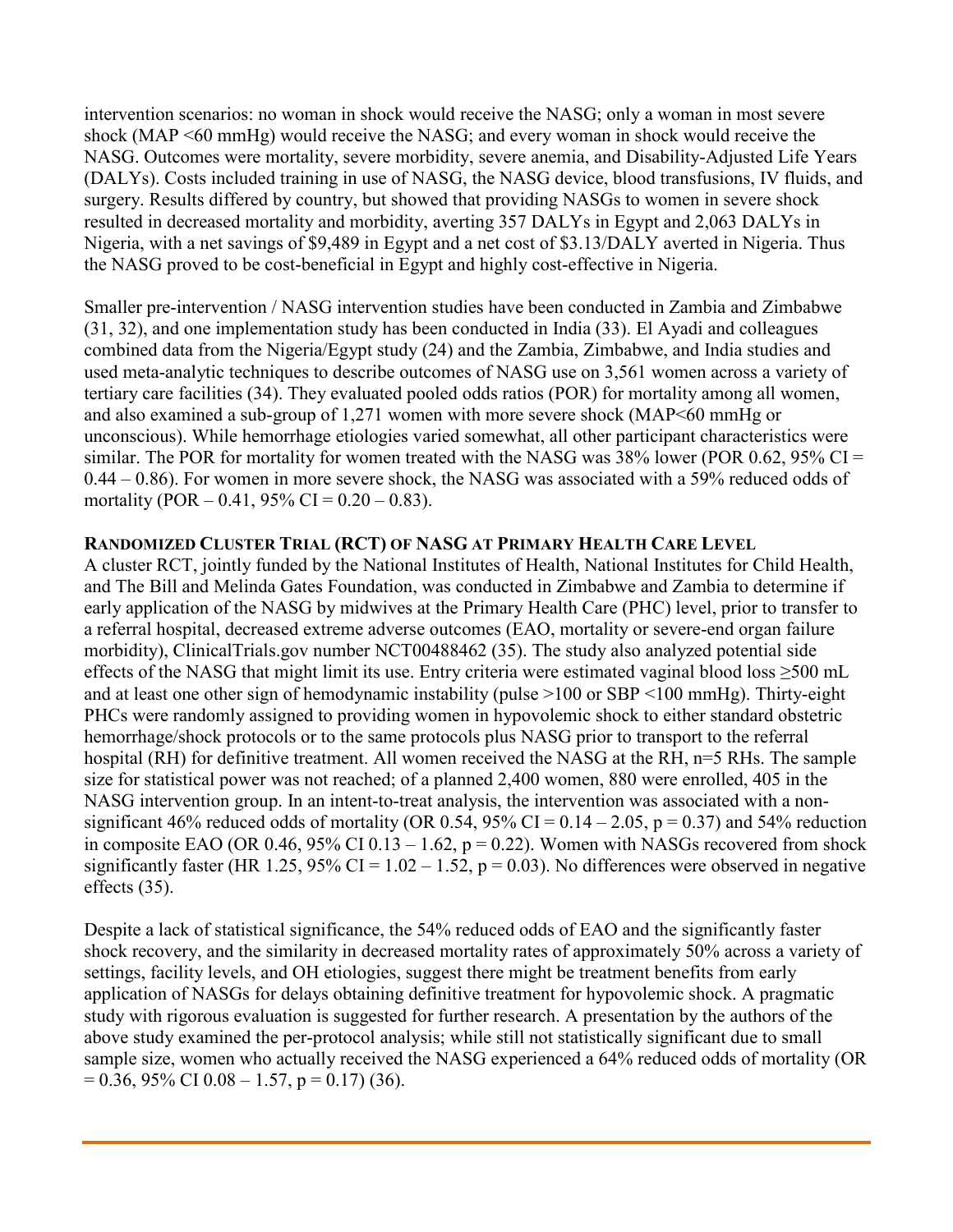#### **CASE REPORT OF NASG FOR PPH IN HIGH-RESOURCE SETTINGS**

While the NASG is being studied for efficacy in reducing maternal mortality and morbidity in lowresource settings, it can also be used in high-resource settings. El Sayed et al reported on an 18-year-old woman with intractable PPH at the Lucile Packard Children's Hospital, Stanford University, California, USA [\(37\)](#page-8-4). The woman, bleeding profusely after vaginal twin delivery, received multiple interventions, including Ringer's Lactate infusions, each with 35 units of oxytocin per liter; two doses of 0.2 mg methergine IM; three doses of 250 mcg hemabate IM; 800 mcg misoprostol per rectum; and transfusions of packed RBCs, recombinant factor VII, uterine massage, and uterine curettage. Having exhausted standard treatment measured, the surgeons packed the uterus and applied the NASG. Within minutes of NASG placement, bleeding subsided, pulse decreased, and blood pressure rose. The patient remained hemodynamically stable with normal vaginal bleeding. The NASG was removed on postpartum day 1, without complications or recurrent bleeding. Indications for use in high-resource settings include transport from rural areas to areas capable of treating severe PPH; use while awaiting arterial embolization team, operating room, or anesthesiology; anytime there is a delay in achieving definitive treatment; and/or as in the El Sayed case report, when all else has failed, as a "last-ditch" effort to stabilize and resuscitate.

#### **RECOMMENDATIONS**

Given that WHO and FIGO have now added the NASG to their guidelines for PPH [\(2-4\)](#page-6-1), and WHO is adding the NASG to their list of Essential Devices for 2014 (personal communication, Velazquez Burumen, 2013), it is no longer necessary to conduct expensive and lengthy efficacy trials. Implementation science and pragmatic, operations research are needed to answer a number of remaining questions:

- Hemodynamics
	- o The mechanism of action in pregnancy/postpartum is not clear. How much blood flow is decreased to the uterus? Is blood only decreased in the lower body or is there actually blood shunted to upper body? If blood is shunted, what volume of blood is shunted?
	- o What is the effect on cardiac output? SPR? Stroke Volume?
- Practical Applications
	- o Would equipping ambulances serving rural populations with NASGs have any effect on maternal health outcomes? What about air transports for extremely remote areas?
	- o Should the NASG, if introduced into California hospital protocols, be used on women with placenta previa and a viable fetus?
	- o Is there a role for NASG in management of women with heavy bleeding from second trimester abortion? Post-caesarean hemorrhage?
- Programmatic Issues
	- o What is the best ratio of NASGs to tertiary facilities, primary health facilities, and transport/ambulances in low resource settings?
	- o Is there a lower limit for volume for supplying NASGs to TBAs and other communitybased health care workers? If so, how do low volume providers keep up skills so they will be able to apply NASG in the rare emergency situation?
	- o What are the best method(s) for exchange and return programs when NASGs are transported on women in hypovolemic shock from lower level facilities to referral facilities?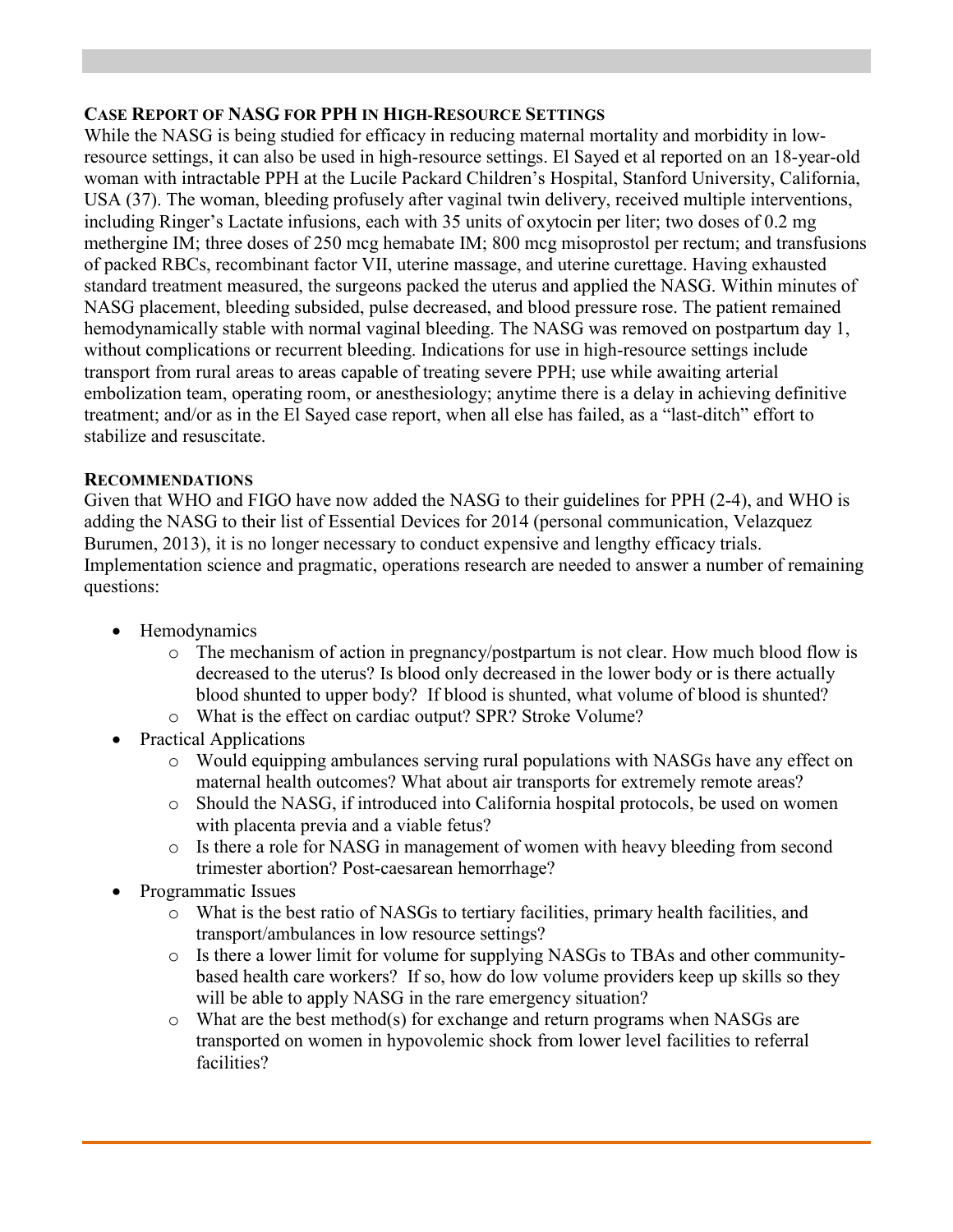### **EDUCATIONAL TOOLS AND SAMPLE DOCUMENTS**

Note that the NASG is not FDA-approved, but does have FDA 510(k) certification, and is substantially similar to an FDA-approved device, the Pneumatic Anti-Shock Garment (PASG), so that it can be marketed in the US and internationally.

NASGs can be obtained from BlueFuzion Group: [NASG@bfgroup.asia](mailto:NASG@bfgroup.asia)

A training video and other training materials, links to research publications, and other information about the NASG can be found at [www.lifewraps.org.](http://www.lifewraps.org/)

#### **REFERENCES**

<span id="page-6-0"></span>1. ICM/FIGO. Joint Statement: Management of the Third Stage of Labour to Prevent Post-partum Haemorrhage; 2003.

<span id="page-6-1"></span>2. WHO. WHO Recommendations for the Prevention and Treatment of Postpartum Haemorrhage. Geneva: World Health Organization; 2012.

<span id="page-6-3"></span><span id="page-6-2"></span>3. WHO, USAID, MCHIP. WHO Recommendations on Prevention and Treatment of Postpartum Hemorrhage: Highlights and Key Messages from New 2012 Global Recommendations. Geneva; 2013. 4. Lalonde AB. Prevention and treatment of postpartum hemorrhage in low-resource settings. IJGO 2012 May;117(2):108-18.

<span id="page-6-4"></span>5. Pepe PE, Bass RR, Mattox KL. Clinical trials of the pneumatic antishock garment in the urban prehospital setting. Ann Emerg Med 1986 Dec;15(12):1407-10.

<span id="page-6-5"></span>6. Bickell WH, Pepe PE, Bailey ML, Wyatt CH, Mattox KL. Randomized trial of pneumatic antishock garments in the prehospital management of penetrating abdominal injuries. Ann Emerg Med 1987 Jun;16(6):653-8.

<span id="page-6-6"></span>7. Mattox KL, Bickell W, Pepe PE, Burch J, Feliciano D. Prospective MAST study in 911 patients. J Trauma 1989 Aug;29(8):1104-11.

<span id="page-6-7"></span>8. Chang FC, Harrison PB, Beech RR, Helmer SD. PASG: does it help in the management of traumatic shock? J Trauma 1995 Sep;39(3):453-6.

<span id="page-6-8"></span>9. Dickinson K, Roberts I. Medical anti-shock trousers (pneumatic anti-shock garments) for circulatory support in patients with trauma. Cochrane Database Syst Rev 2000(2):CD001856.

<span id="page-6-9"></span>10. McSwain MJ, McSwain NE. Pneumatic antishock garment: state of the art at the turn of the century. Trauma 2000 Jan;2(1):63-75.

<span id="page-6-10"></span>11. Miller S, Ojengbede A, Turan JM, Ojengbede O, Butrick E, Hensleigh P. Anti-shock garments for obstetric hemorrhage. Curr Womens Health Rev 2007;3(1):3-11.

<span id="page-6-11"></span>12. Hauswald M, Greene ER. Regional blood flow after pneumatic anti-shock garment inflation. Prehosp Emerg Care 2003 Apr-Jun;7(2):225-8.

<span id="page-6-12"></span>13. Hauswald M, Williamson MR, Baty GM, Kerr NL, Edgar-Mied VL. Use of an improvised pneumatic anti-shock garment and a non-pneumatic anti-shock garment to control pelvic blood flow. Int J Emerg Med 2010;3(3):173-5.

<span id="page-6-13"></span>14. Kerr NL. MOM-CAPP: A low-cost, locally made device to treat obstetric hemorrhage. Abstract #I180 presented at XX FIGO World Congress of Gynecology and Obstetrics. IJGO 2012;119(Supplement 3):S205.

<span id="page-6-14"></span>15. Haggerty J. Anti Shock Garment: National Aeronautical Space Administration, Office of Space Access and Technology, Commercial Development and Technology Transfer Division; 1996. 16. Miller S, Morris JL, Fathalla MMF, Ojengbede O, Mourad-Youssif M, Hensleigh P. Chapter 38:

<span id="page-6-15"></span>Non-pneumatic Anti-Shock Garments: Clinical Trials and Results. In: Arulkumaran S, Karoshi M, L.G.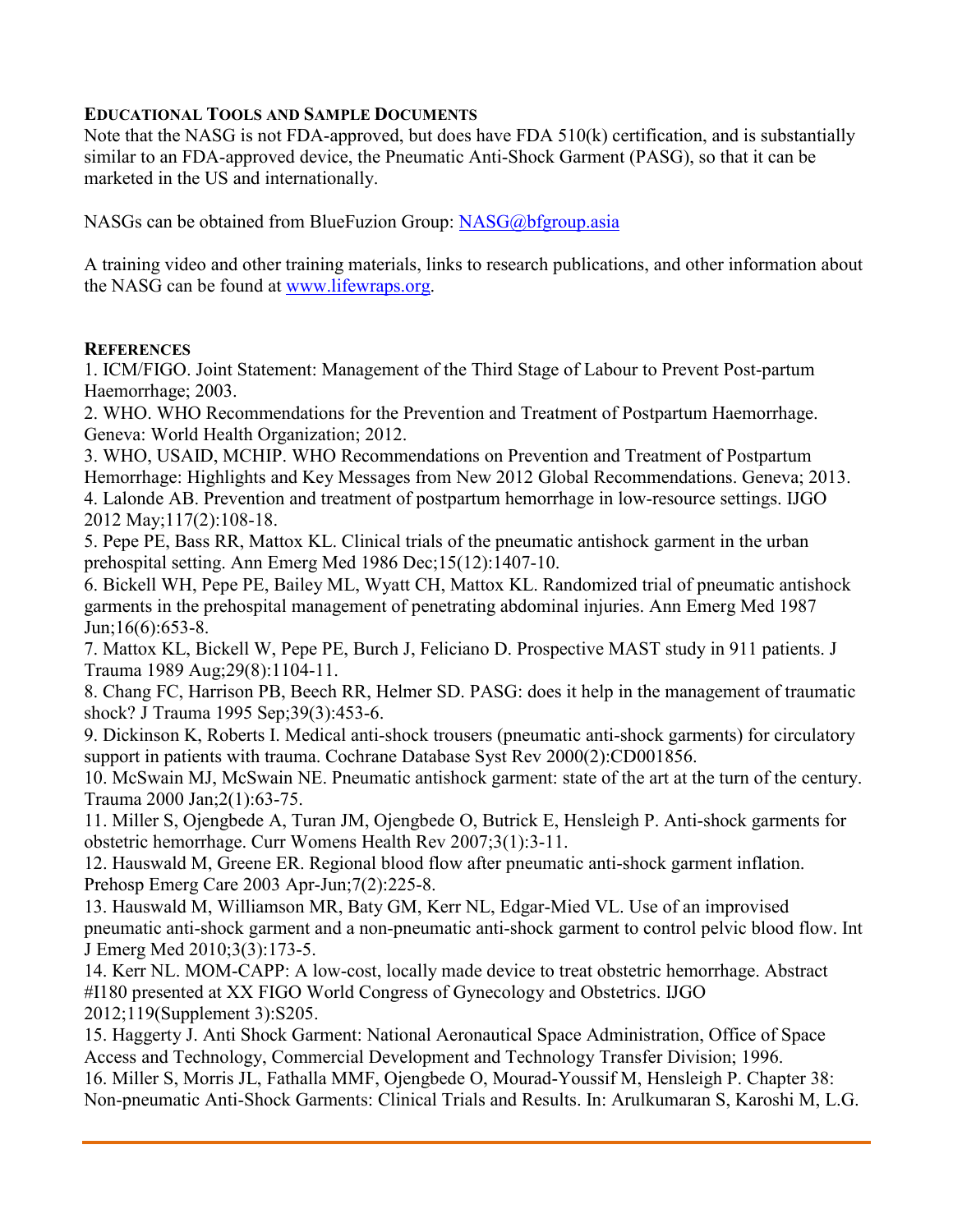K, Lalonde AB, B-Lynch C, editors. A Comprehensive Textbook of Postpartum Hemorrhage: An Essential Clinical Reference for Effective Management. 2nd ed; 2012. p. 318-30.

<span id="page-7-0"></span>17. Lester F, Stenson A, Meyer C, Morris J, Vargas J, Miller S. Impact of the Non-pneumatic Antishock Garment on pelvic blood flow in healthy postpartum women. Am J Obstet Gynecol 2011 Mar 204(5).

<span id="page-7-1"></span>18. Stenson A, Miller S, Lester F. Chapter 39: The Mechanisms of Action of the Non-pneumatic Anti-Shock Garment (NASG). In: Arulkumaran S, Karoshi M, Keith LG, Lalonde AB, B-Lynch C, editors. A Comprehensive Textbook of Postpartum Hemorrhage: An Essential Clinical Reference for Effective Management. 2nd ed. UK: Sapiens Publications; 2012.

<span id="page-7-2"></span>19. Hensleigh PA. Anti-shock garment provides resuscitation and haemostasis for obstetric haemorrhage. BJOG 2002 Dec;109(12):1377-84.

<span id="page-7-3"></span>20. Brees C, Hensleigh PA, Miller S, Pelligra R. A non-inflatable anti-shock garment for obstetric hemorrhage. IJGO 2004 Nov;87(2):119-24.

<span id="page-7-5"></span><span id="page-7-4"></span>21. Miller S, Hamza S, Bray EH, Lester F, Nada K, Gibson R, et al. First aid for obstetric haemorrhage: the pilot study of the non-pneumatic anti-shock garment in Egypt. BJOG 2006 Apr;113(4):424-9. 22. Miller S, Martin HB, Morris JL. Anti-shock garment in postpartum haemorrhage. Best Pract Res Clin Obstet Gynaecol 2008;22(6):1057-74.

<span id="page-7-6"></span>23. Miller S, Turan JM, Dau K, Fathalla M, Mourad M, Sutherland T, et al. Use of the non-pneumatic anti-shock garment (NASG) to reduce blood loss and time to recovery from shock for women with obstetric haemorrhage in Egypt. Glob Public Health 2007;2(2):110-24.

<span id="page-7-7"></span>24. Miller S, Fathalla MMF, Ogengbede OA, Camlin C, Youssif MM, Morhason-Bello MO, et al. Obstetric hemorrhage and shock management: using the low technology Non-pneumatic Anti-Shock Garment in Nigerian and Egyptian tertiary care facilities. BMC Preg Childbirth 2010;10(64).

<span id="page-7-8"></span>25. Miller S, Ojengbede O, Turan JM, Morhason-Bello IO, Martin HB, Nsima D. A comparative study of the non-pneumatic anti-shock garment for the treatment of obstetric hemorrhage in Nigeria. IJGO 2009 Nov;107(2):121-5.

26. Berdichevsky K, Tucker C, Martinez A, Miller S. Acceptance of a new technology for management of obstetric hemorrhage: a qualitative study from rural Mexico. Health Care Women Int 2010 Apr; 31(5): 444-57.

27. Mourad-Youssif M, Ojengbede OA, Meyer CD, Fathalla M, Morhason-Bello IO, Galadanci H, et al. Can the Non-pneumatic Anti-Shock Garment (NASG) reduce adverse maternal outcomes from postpartum hemorrhage? Evidence from Egypt and Nigeria. Reprod Health 2010 Sep 7(1):24.

28. Ojengbede OA, Morhason-Bello IO, Galadanci H, Meyer C, Nsima D, Camlin C, et al. Assessing the role of the non-pneumatic anti-shock garment in reducing mortality from postpartum hemorrhage in Nigeria. Gynecol Obstet Invest 2011;71(1):66-72.

<span id="page-7-9"></span>29. Turan J, Ojengbede O, Fathalla M, Mourad-Youssif M, Morhason-Bello IO, Nsima D, et al. Positive effects of the non-pneumatic anti-shock garment on delays in accessing care for postpartum and postabortion hemorrhage in Egypt and Nigeria. J Womens Health 2011 Jan;20(1):91-8.

<span id="page-7-10"></span>30. Sutherland T, Downing J, Miller S, Bishai D, Butrick E, Fathalla M, et al. Use of the non-pneumatic anti-shock garment (NASG) for life-threatening obstetric hemorrhage: a cost-effectiveness analysis in Egypt and Nigeria. PLoS ONE 2013;8(4).

<span id="page-7-11"></span>31. Mkumba G, Butrick E, Amafumba R, McDomald K, DeMulder J, El Ayadi A, et al. Non-pneumatic Anti-Shock Garment (NASG) decreases maternal deaths in Lusaka, Zambia. Abstract #0461 presented at XX FIGO World Congress of Obstetrics and Gynecology. IJGO 2012;119:S424.

<span id="page-7-12"></span>32. Magwali TL, Butrick E, Mambo V, El Ayadi A, Lippman S, Bergel E, et al. Non-pneumatic Anti-Shock Garment (NASG) for obstetric hemorrhage: Harare, Zimbabwe. Abstract #0421 presented at XX FIGO World Congress of Obstetrics and Gynecology. IJGO 2012;119:S410.